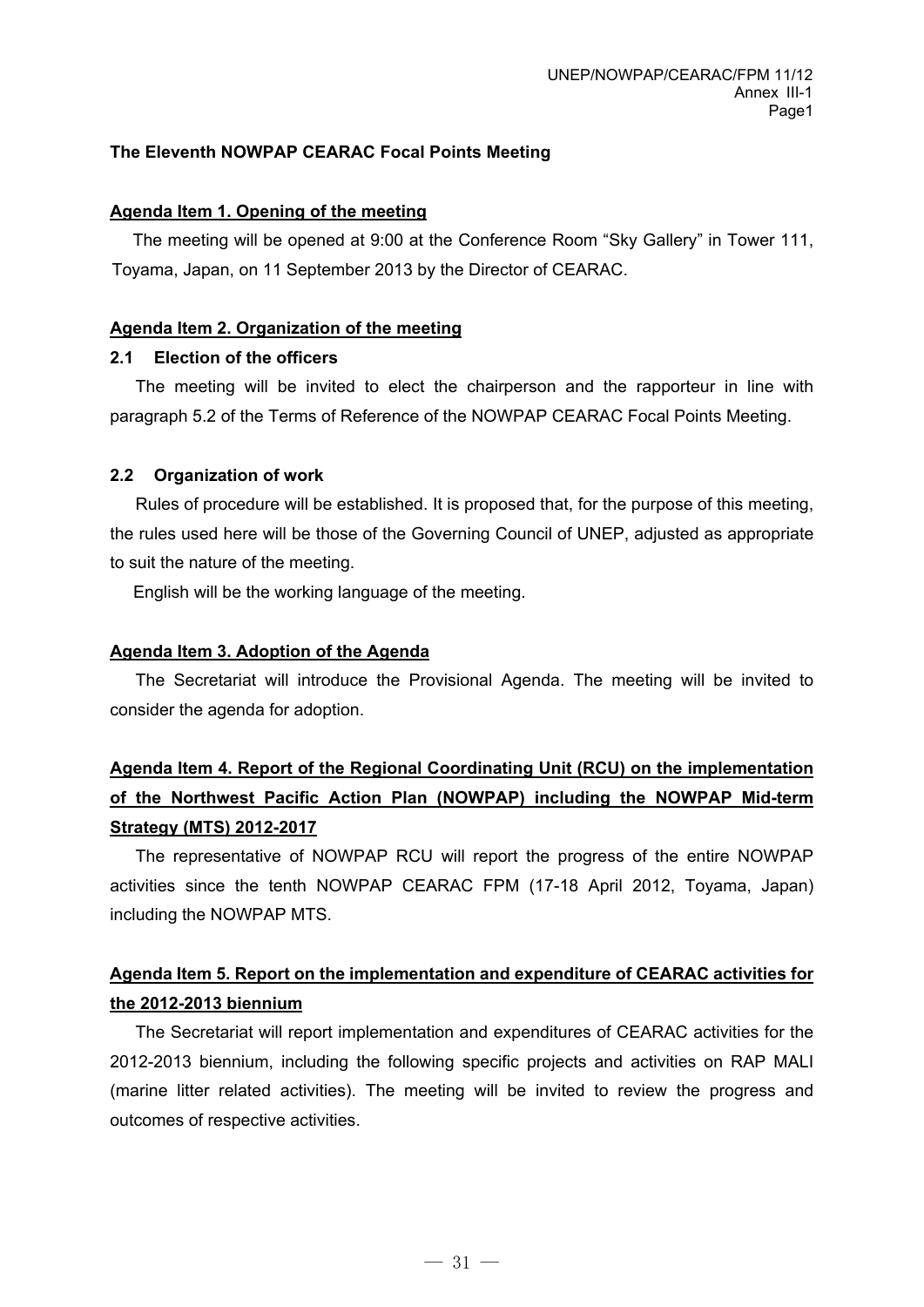# **5.1 Activity on marine biodiversity (preparation of the regional report for conservation of marine biodiversity and sustainable use of marine ecosystem services in the NOWPAP region)**

The Secretariat will present a draft regional report for conservation of marine biodiversity and sustainable use of marine ecosystem services in the NOWPAP region, which mainly focuses on marine protected areas (MPAs) designated by the member states in the NOWPAP region.

## **5.2 Activity on eutrophication (refinement of the NOWPAP Common Procedure for eutrophication assessment towards the assessment of the whole NOWPAP region)**

The Secretariat will present the refined NOWPAP Common Procedure, assessment results of the eutrophication status in the selected sea areas in the NOWPAP region with the refine procedure and the outline of the regional overview of eutrophication assessment in the NOWPAP region.

## **5.3 Activity on remote sensing (organization of the fourth NOWPAP training course on remote sensing data analysis)**

 The Secretariat will report the progress on the preparation of the fourth NOWPAP Training Course (NOWPAP-PICES Joint Training Course on Remote Sensing Data Analysis) which will be held on 21-25 October at Ocean University of China in Qingdao, P.R. China.

## **Agenda Item 6. Discussion on the proposed specific projects of CEARAC for the 2014-2015 biennium**

The Secretariat will present the proposed three specific CEARAC projects for the 2014-2015 biennium. The meeting will be invited to review and provide guidance for the proposal.

### **6.1 Activity on Marine Biodiversity (Pilot assessment on the impacts of major threats to marine biodiversity in selected areas of the NOWPAP region)**

The Secretariat will present a proposal for the implementation of pilot assessment on the impacts of major threats to marine biodiversity in selected areas of the NOWPAP region.

## **6.2 Activity on Eutrophication (Trial applications of the screening procedure of the NOWPAP Common Procedure for eutrophication assessment)**